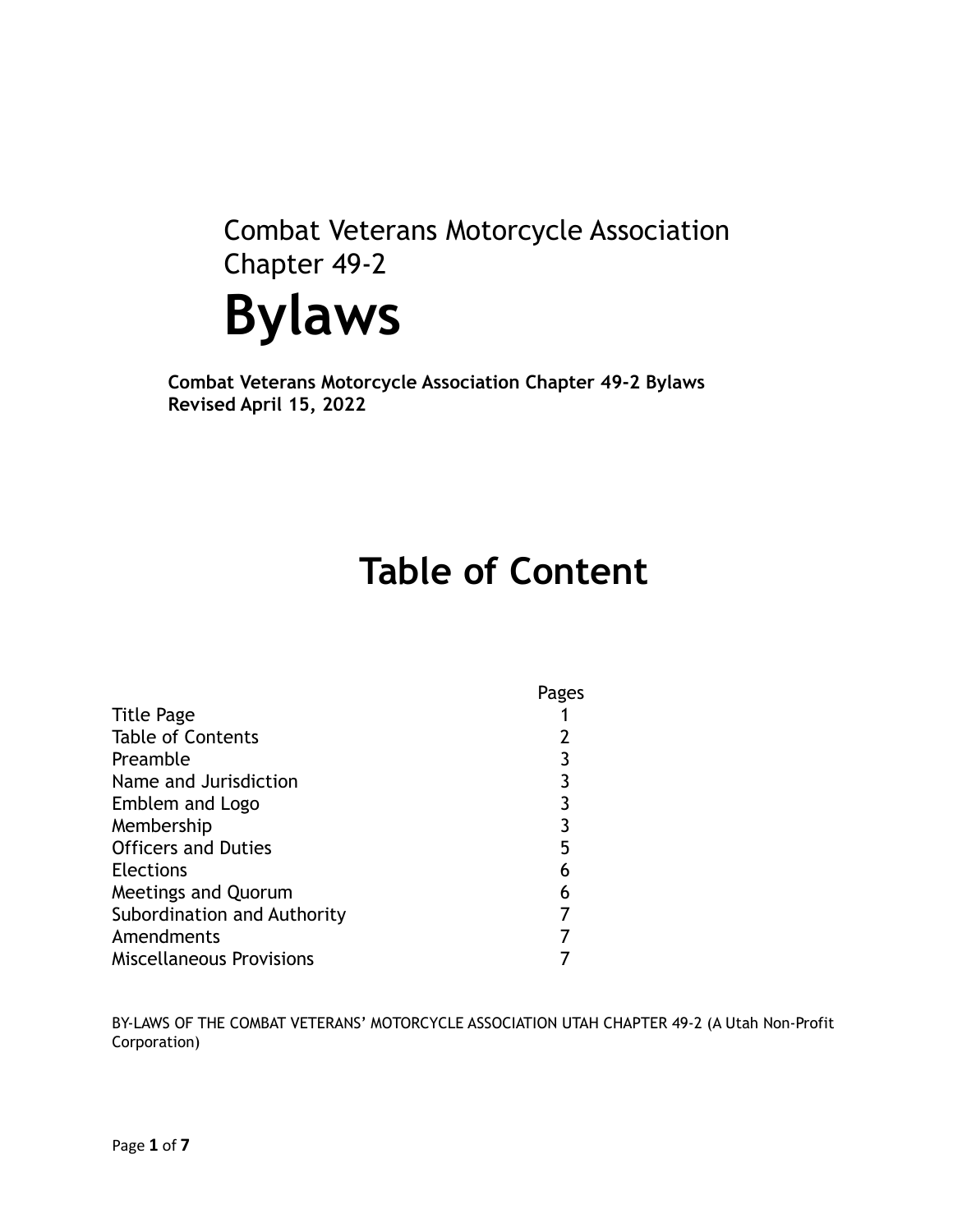## **PREAMBLE:**

The Northern Utah Chapter, Combat Veterans' Motorcycle Association, publishes and declares the following as the By-Laws governing said Northern Utah Chapter, Combat Veterans' Motorcycle Association. THIS ORGANIZATION IS NOT, NOR DOES IT CLAIM TO BE, A MOTORCYCLE CLUB (MC). IT DOES NOT HAVE "COLORS" AND DOES NOT "PROSPECT". IT DOES NOT LAY CLAIM TO EXCLUSIVE TERRITORY.

## **NAME and JURISDICTION**:

**ARTICLE I** - Section 1. Name: This Corporation shall be known as the Combat Veterans' Motorcycle Association Northern Utah Chapter, hereinafter referred to as "Chapter" Section 2- Jurisdiction: The area of operation of the Chapter shall be the northern part of the State of Utah as bounded by Davis, Morgan and Weber counties. Section 3- Principal Office: The principal office of the Chapter shall be located within the boundaries of the Jurisdiction specified in Article 1, Section 2, hereof.

OBJECTS:

**ARTICLE II** - The objects of the Chapter include support of veterans and their organizations and to improve communication and camaraderie between other motorcycle groups; promoting interest in various forms of motorcycle activity associated with veterans; raising awareness of the plight of POWs and MIAs and the health problems of veterans (and their families) returning from combat theaters; conducting functions and activities in a manner consistent with high moral, legal and ethical values.

#### **EMBLEM and LOGO:**

**ARTICLE III** - The emblem/logo used by the Chapter shall be that specified in the National Combat Veterans' Motorcycle Association, hereinafter referred to "CVMA" By-Laws, Article 1, Section 2, incorporated herein and made part hereof by reference.

#### **MEMBERSHIP:**

#### **ARTICLE IV –**

#### **Section 1- Qualifications:**

A person satisfying the below listed qualifications is eligible for membership in the Chapter:

a) Is of good character

b) Is a combat veteran of a foreign war

c) Acceptable proof for membership is a copy of one's Form DD-214, Form ERB or other military document approved by the National Board of Directors (NBOD). Said proof must be surrendered to the NBOD for verification

d) Owns and operates a motorcycle in road-worthy and safe condition with an engine displacement of 500 cc or more.

#### **Section 2 Dues**

National CVMA dues are as prescribed by the CVMA (currently \$20.00 per annum) and Chapter dues are \$10.00 per annum, due and payable in June of each year. National CVMA shall determine deadlines, from time to time, for payment of renewable membership dues. National CVMA dues shall be paid to CVMA State Representative and Chapter dues shall be paid to the Chapter Quartermaster. Dues for Chapter members that are deployed in a war zone shall be waived. Dues for new members will cover the balance of the current year; with the exception of dues for new members joining after March first will be considered as paid for the balance of the current year and for the following year.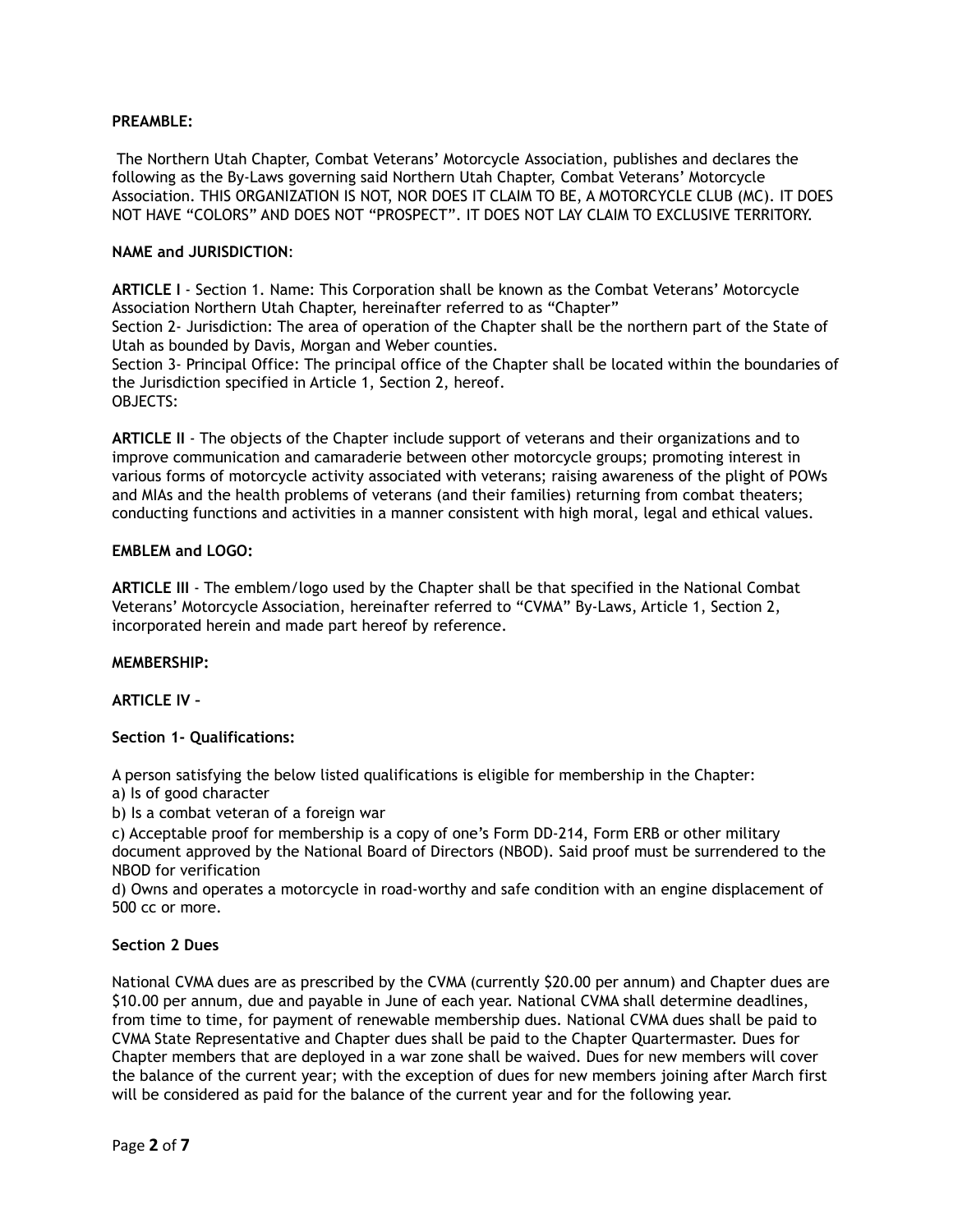# **Section 3 Life Membership**

a) Life membership qualifications include (I) three years active membership in the Chapter, all in good standing; (II) participation in one CVMA sanctioned event each year; (III) attendance at one CVMA National Meeting (which counts as a sanctioned event for the of the attended CVMA National Meeting). b) Life Membership Fee. The fee for Life Membership is \$200.00, which in no case shall be refunded in part or in whole.

c) Unable to ride. Life members, if for health reasons, at the member's discretion, are unable to ride a motorcycle, shall remain members in good standing with all the privileges pertaining thereto.

# **Section 4 Resignation**

Resignations shall be made verbally or in writing to the Chapter Commander or Executive Officer. Upon acceptance of such resignation, the resigned member shall turn in to the Chapter his/her back-patch and shall cease wearing or use of items bearing the CVMA emblem/logo. A resigned member shall be given a five day "grace period", to rescind his/her resignation without repercussions or prejudice. After such "grace period", a resigned member shall be deemed a new member and shall be subject to the new member requirements.

# **Section 5 Disability**

Active members in good standing with the CVMA, who become infirm, disabled or otherwise unable to ride their motorcycles will be able to keep their patch and be retired as members in good standing with the CVA. Members must submit medical documentation and a minimum of one year as a member and/or BOD approval is required.

#### **Section 6 Support Member**

The qualifications, requirements and rules for Support Members shall be as specified in the National CVMA By-Laws, Article 3 Section 3.02 (b), which are incorporated herein and made a part hereof by reference. Support Members will have no vote in State, Regional or National CVMA business but may vote on CVMA 49-2 Chapter business as allowed in the National CVMA By-Laws Article 3 Section 3.02 (b) (iii).

#### **Section 7 Verification of Eligibility**

The Chapter and the CVMA shall verify the eligibility qualifications of any proposed new member whose military service records appear questionable, e.g., altered and/or illegible.

#### **Section 8 Attendance at Events**

Each member should attend at least one event hosted by a Utah Chapter each year. With prior approval of the CVMA State Representative a qualifying event may be in another state.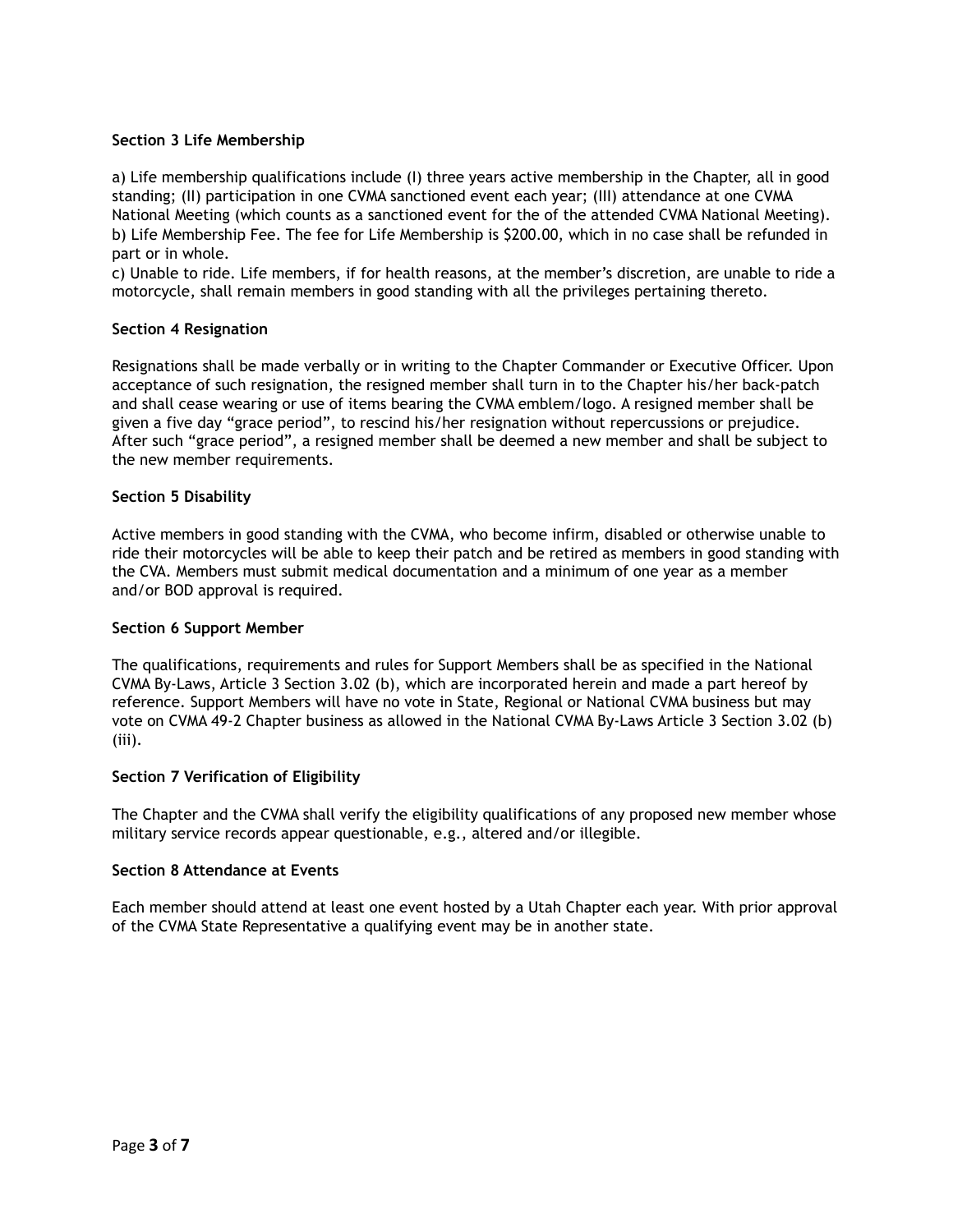# **Section 9 Conduct and Discipline**

All members must conduct themselves in a manner that is not an embarrassment to them, the Chapter, the CVMA or the United States of America. Bringing dishonor upon the Chapter and/or the CVMA in action, word(s), social media posts or deeds constitutes a breach of acceptable conduct. Failure to abide by these By-Laws or the CVMA By-Laws is a breach of acceptable conduct. Violation of these standards may range from a verbal or written warning to revocation of membership.

#### **Section 10 License and Insurance**

Every member shall possess a valid State driver's license with motorcycle endorsement and liability insurance as required by the State of registration of the vehicle.

#### **OFFICERS and DUTIES:**

#### **ARTICLE V**

# **Section 1- Duties of Officers**

a) **State Representatives**: The State Representative (SR) is over the State's Chapter Commander(s). The SR enforces CVMA Bylaws, watches over their membership, reviews applications for CVMA membership and forwards same to NBOD, and the SR can dismiss or discipline unruly members with NBOD approval. The term of office is three (3) years and will be elected by the full members of the State. Nominees must be active and in good standing with two (2) full years membership. The SR may not hold a chapter office while serving as the State Representative.

b) **Commander**. The Commander will preside over all meetings of the Chapter, serve as Chairman of the Chapter Board of Directors, be a member of all committees, schedule meetings of the Chapter and the Chapter Board of Directors, schedule elections consistent with these By-Laws, and carry the directives of the Chapter Board of Directors

c) **Executive Officer**. The Executive Officer shall be second in command and shall carry out the duties of the Commander in his absence and shall be a member of the Chapter Board of Directors.

d) **Adjutant/Secretary**. The Adjutant shall record minutes, include attendance of every meeting of the Chapter and Chapter Board of Directors, and be a member of the Chapter Board of Directors. The Adjutant shall handle routine correspondence as directed by the Chapter Commander.

e) **Treasurer**. The Treasurer shall be the chief financial officer of the Chapter and maintain accurate records of receipts and expenditures of the Chapter. The Treasurer shall maintain the Chapter accounts, including but not limited to the checkbook and shall insure that all checks are signed by the Treasurer. The Treasurer shall be a member of the Chapter Board of Directors. The Treasurer shall ensure that the Financial Operating Policy, promulgated from time to time by the Chapter Board of Directors, is strictly enforced.

f) **Sergeant At Arms** . The Sergeant At Arms shall maintain order at meetings and at Chapter functions and rides/runs. He shall verify each person's membership is in good standing at meetings before business requiring votes of the membership takes place. The Sergeant At Arms shall be a member of the Chapter Board of Directors.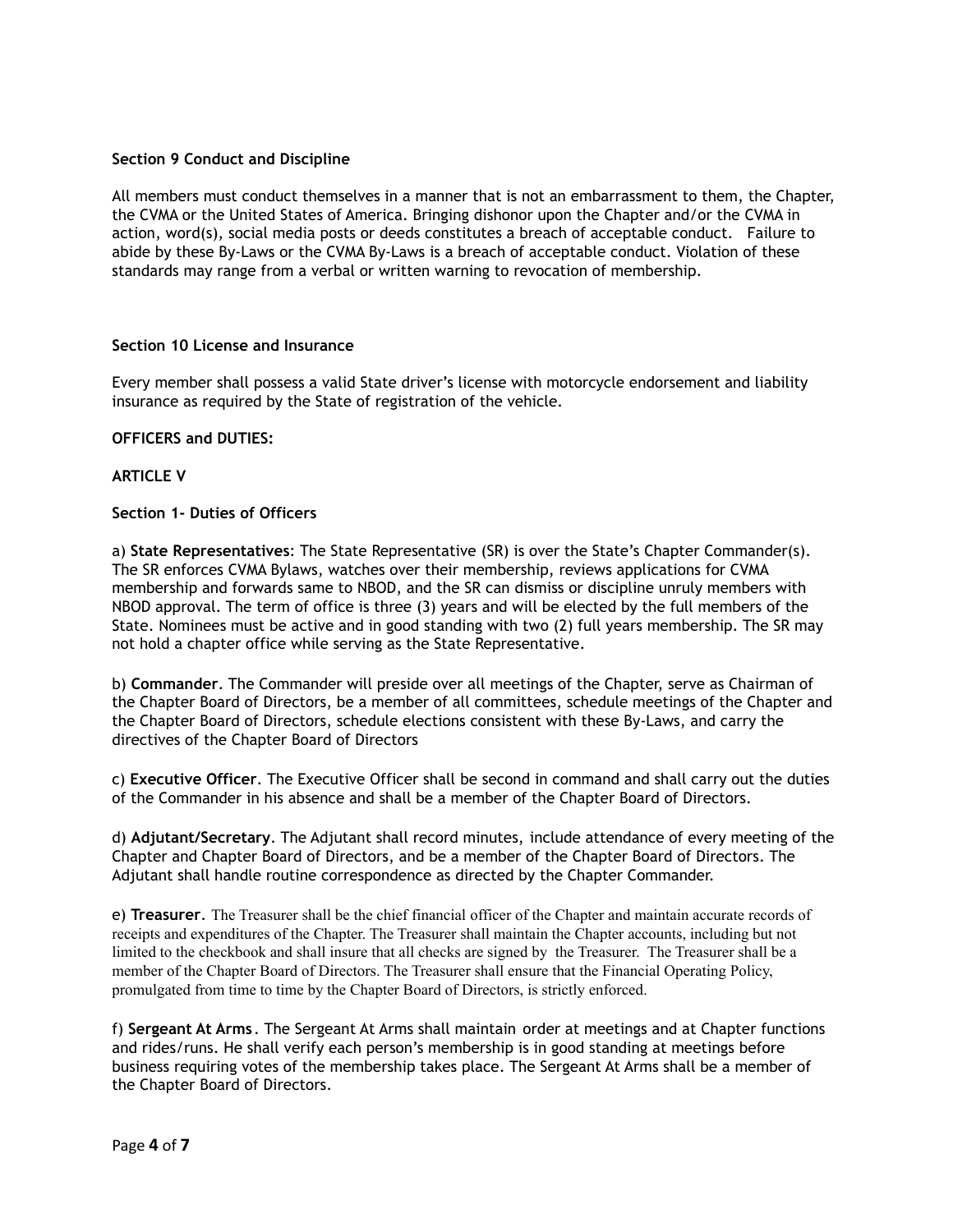# **Section 2- Appointed Officers and Chairmen**

From time to time, the Commander may appoint Officers and Chairmen, specifying the duties thereof, including but not necessarily limited to Chief of Staff, Program Chairmen, Assistants to Elected Officers, Road Captains, Chaplain and Liaison Officers to other organizations. Section 3 Attendance of Officers

All elected and appointed officers and chairmen shall make every reasonable effort to attend every meeting, event and function of the Chapter. Such officers and chairmen should notify the Commander or Executive Officer when they are unable to attend a meeting, event or function. Officers that accumulate three consecutive meetings unexcused absences shall be deemed to have abandoned the held office and election shall be conducted as soon as possible to fill such office.

# **ELECTIONS:**

# **ARTICLE VI –**

# **Section 1 - Chapter Elections Timing**

The first chapter election shall be held in May 2015, thereafter (2016) Chapter elections shall be held during the month of May every year. The Commander and Adjutant shall be nominated and elected in odd numbered years, e.g., 2015. The Executive Officer, Treasurer and Sergeant At Arms shall be nominated and elected in even numbered years, e.g., 2016.

#### **Section 2- Terms of Office**

The first year being 2015 the Executive Office, Quartermaster and Sergeant At Arms will be a 12 month term. Officers will assume office immediately after the June meeting. The term of office shall be 24 months. Consecutive terms are permitted and there is no limit on the number of terms an officer may serve.

#### **Section 3- Qualifications**

All Full members shall be eligible to hold any office in the Chapter, provided that such members are in good standing and have been in good standing for at least one year. Officers shall remain in good standing for the entire term for which they have been elected.

#### **Section 4- Vacancies**

Officers becoming not in good standing during their term of office shall have sixty days to become in good standing or they shall be deemed to have abandoned the office to which they were elected. Should an elected office become vacant for any reason, a Chapter election will be held as soon as possible to fill the remaining term of the vacant officer.

#### Section 5- Multiple Offices

Chapter officers may not hold more than one elected office concurrently. Any member may hold one elected office and one or more appointed offices concurrently.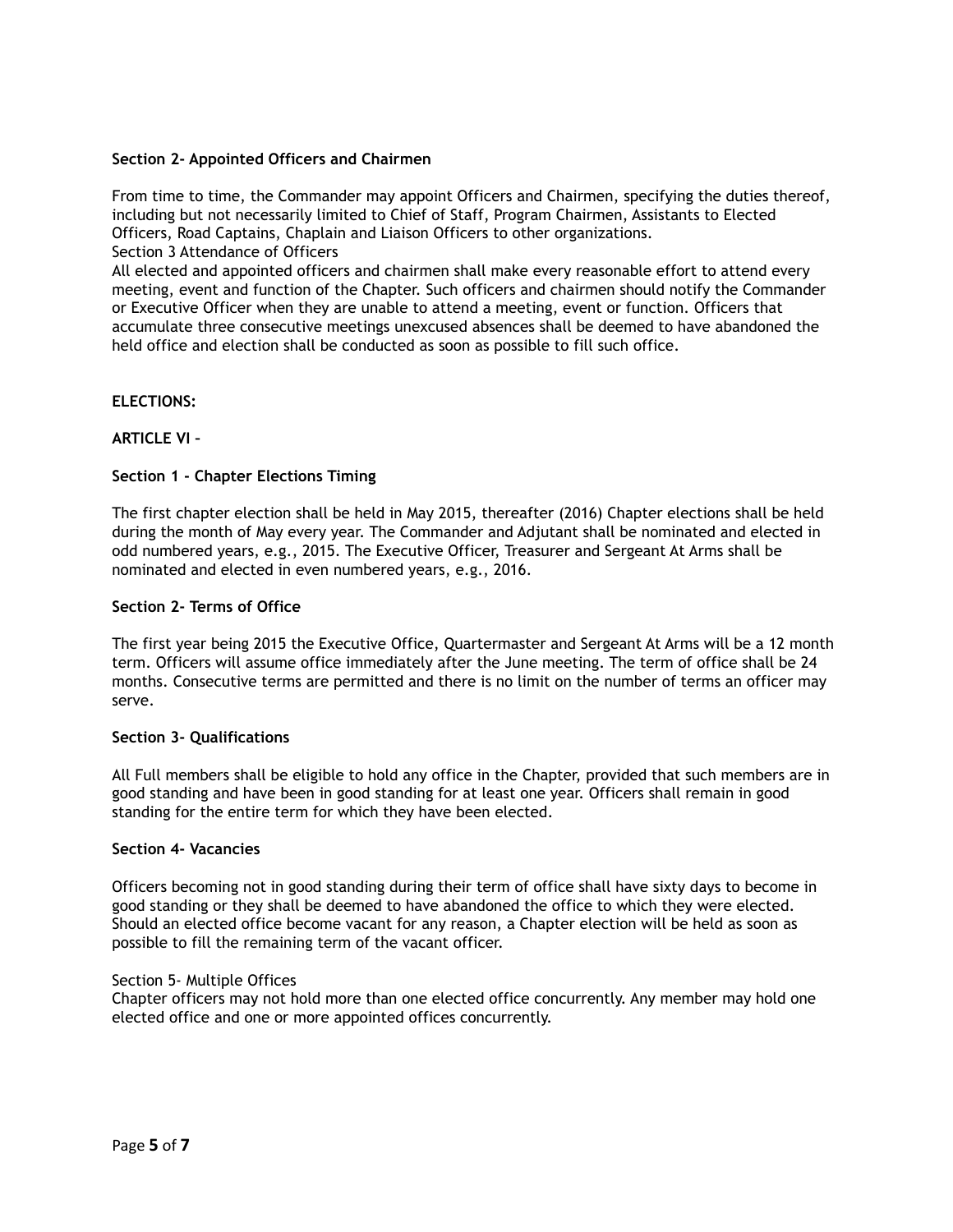# **MEETINGS and QUORUM:**

## **ARTICLE VII -**

## **Section 1 - Regular Meetings**

The Chapter membership shall meet once every month, unless voted upon and changed by the membership of the chapter, at a time and place scheduled by the Commander. The Commander may cancel a regular meeting in the event of inclement weather or other unusual event or circumstance. In such a case, reasonable effort will be made to notify all members of the cancellation.

#### **Section 2- Quorum**

A quorum of conducting business shall be those present at any given meeting.

# **Section 3- Rules**

Procedural matters shall be governed by Robert's Rules of Order, unless otherwise amended and provided for in the bylaws.

#### **Section 4 - Special Meetings**

Special membership meetings may be called by the Commander or by three or more members. In such event, reasonable advance notice of special meeting shall be provided to each member of the Chapter.

#### **SUBORDINATION and AUTHORITY:**

#### **ARTICLE VIII -**

#### **Section 1- Authority**

The supreme power of this Chapter shall be vested in the National CVMA.

#### **Section 2- Chapter Government**

Subject to the provisions of the National CVMA By-Laws, the government of this Chapter shall be vested in the membership, the chapter Board of Directors and the lawful orders of the Chapter Commander.

#### **AMENDMENTS:**

#### **ARTICLE IX -**

**Section 1** -Any proposed amendment to these By-Laws may be acted upon at any membership meeting, provided that a copy of any said proposed amendment shall be provided to each Chapter member thirty days prior to the meeting at which the proposed amendment may be acted upon. Any such proposed amendment shall be declared adopted upon a two-thirds vote of the meeting.